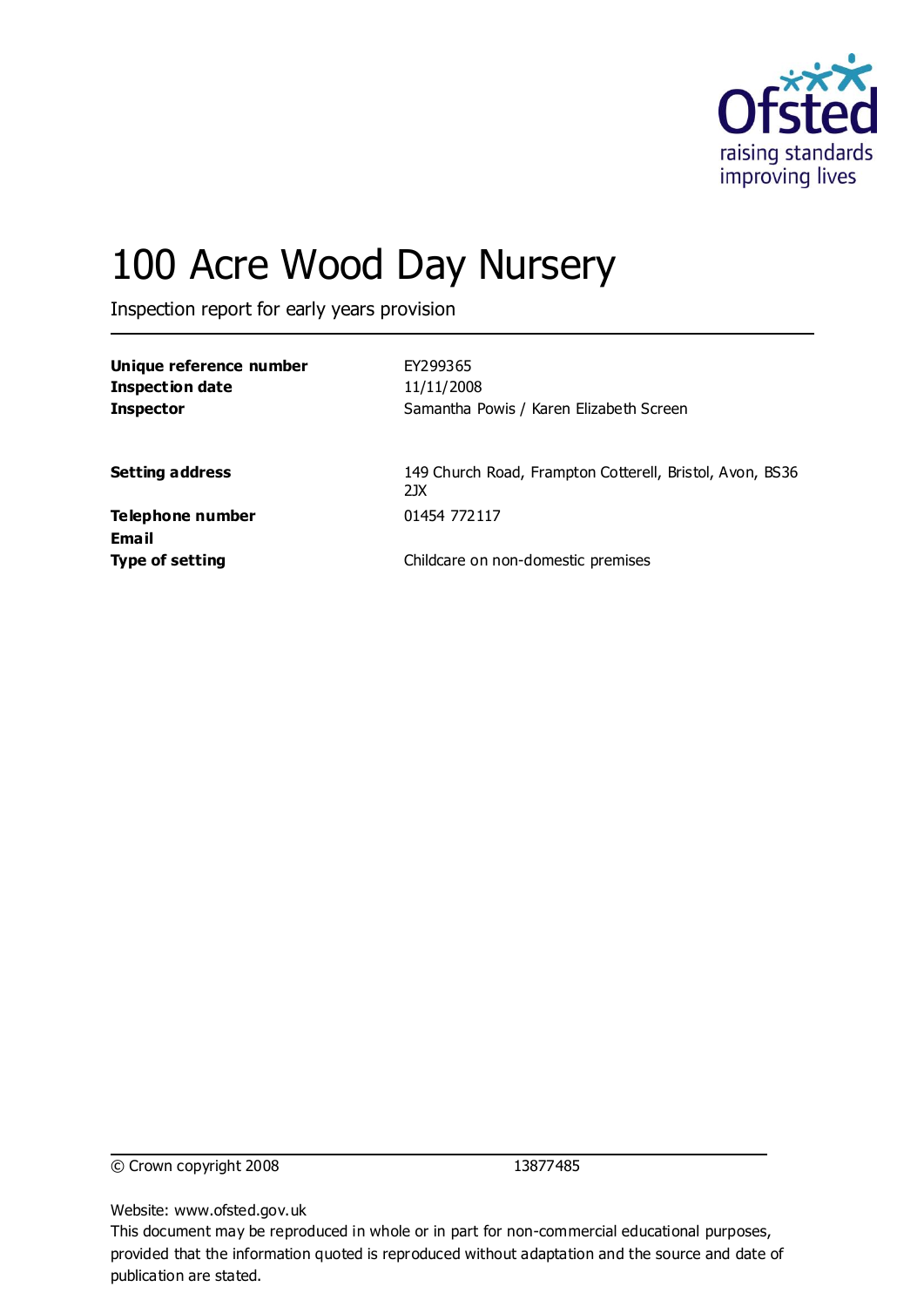#### **Introduction**

This inspection was carried out by Ofsted under Sections 49 and 50 of the Childcare Act 2006 on the quality and standards of the registered early years provision. 'Early years provision' refers to provision regulated by Ofsted for children from birth to 31 August following their fifth birthday (the early years age group). The registered person must ensure that this provision complies with the statutory framework for children's learning, development and welfare, known as the *Early* Years Foundation Stage.

The provider must provide a copy of this report to all parents with children at the setting where reasonably practicable. The provider must provide a copy of the report to any other person who asks for one, but may charge a fee for this service (The Childcare (Inspection) Regulations 2008 regulations 9 and 10).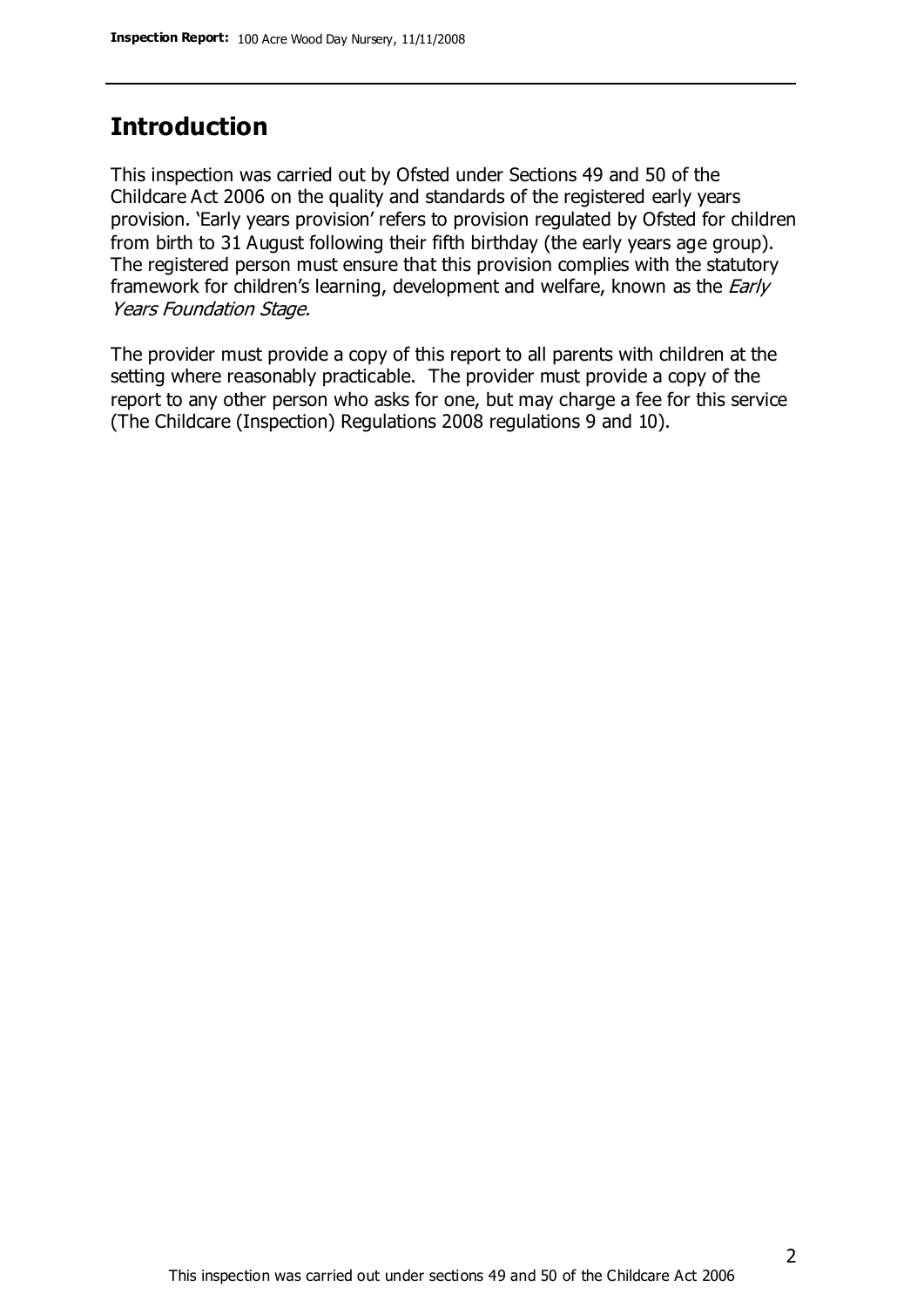## **Description of the setting**

100 Acre Wood Day Nursery is a privately owned establishment which opened in 1999. It has been under the current management since November 2004. It is one of four nurseries in the area under the same ownership. The nursery operates from a semi-detached property in the village of Frampton Cotterell, South Gloucestershire. Children have use of three play areas on the ground floor and two rooms on the first floor. There is a fully enclosed rear garden for outdoor play.

The nursery is registered on the Early Years Register to provide care for up to 40 children. The nursery is open all year round from 07.30 to 18.00. There are currently 72 children on roll, 21 of these receive funding for nursery education.

The nursery is managed by a qualified nursery nurse. She is supported by a team of 12 staff, all of whom hold or are working towards a relevant childcare qualification. The nursery receives support from the local authority.

### **Overall effectiveness of the early years provision**

The nursery has a sound awareness of children's individual care needs and establishes good links with parents which helps to ensure that children are happy, feel settled and are developing a sense of belonging. Children throughout the nursery are provided with an adequate range of activities, at times these do not fully extend their learning and development. Younger children's routines are respected to promote their welfare, though, the organisation of some sessions sometimes leads to children not being fully included. Children's health is promoted well throughout the nursery, sufficient steps are not always taken in a timely way to support safety. Adequate systems are in place to monitor and evaluate strengths and areas for development within the setting, allowing staff to make some improvements to better support children's needs.

#### **What steps need to be taken to improve provision further?**

To further improve the early years provision the registered person should:

- ensure the organisation of the sessions and routines fully supports all children in their learning and development
- provide children with an increased range of interesting and challenging activities, which are based on children's interests and the observation and assessment of their development
- develop risk assessment procedures to ensure they are thorough and used to minimise risks to children.

To fully meet the specific requirements of the EYFS, the registered person must:

maintain an accurate record of the times of children's attendance. (Documentation) 12/11/2008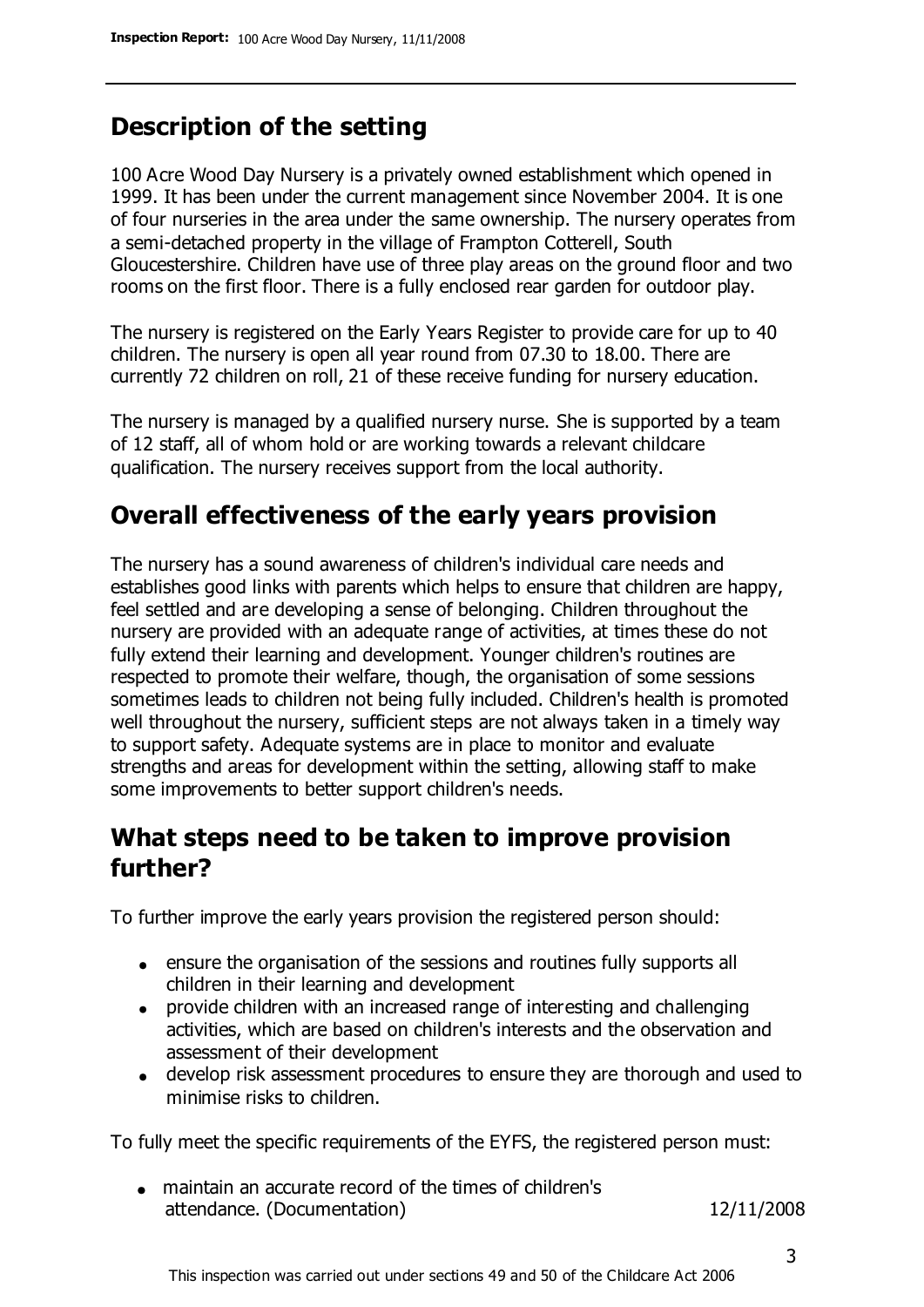#### **The leadership and management of the early years provision**

The nursery have a range of policies which are regularly reviewed to help to support the staff team in meeting children's needs. Staff meet to discuss these and parents are invited to make comments to ensure they reflect the views of all those working within or using the nursery. Records and procedures are used well to support children's health. Most staff are first aid trained and all staff follow good procedures to minimise the risk of cross infection. Children benefit from being provided with freshly prepared nutritious meals, which meet their individual dietary requirements. Risk assessments are not always sufficiently thorough to ensure that all hazards are addressed in a timely way. For example, a damaged gate in the garden has been identified as a risk though not repaired immediately. The daily register is not always used as an accurate record of children's attendance as it is not consistently completed, this compromises children's safety in the event of an emergency.

Staff receive an induction and are involved in ongoing appraisals to support them in their role. They are actively encouraged to attend training to increase their own skills to better support children's needs. Staffing arrangements and recruitment procedures mean that children are always well supervised by qualified staff members, who have undergone appropriate checks to establish their suitability. There have been recent changes in staffing arrangements, which means that some are still establishing a full understanding of their individual roles and responsibilities within the new areas. Recommendations raised at the last inspection continue to be areas for development for the nursery.

Good partnerships are established with parents and carers with effective systems in place to enable useful communication, this helps key persons to understand children's care needs well. Parents' comments and opinions are valued and they are provided with information about the Early Years Foundation Stage to help them understand how the activities children are involved in supports their learning. Links are made with other providers working with the children to help promote consistency.

#### **The quality and standards of the early years provision**

Children are offered an adequate range of activities and resources. Staff supervise the children well and are caring and generally attentive to their welfare needs. The organisation of the day sometimes means that children have to wait for long periods. For example, pre-school children sit for an hour overall participating in adult led activities such as show and tell time and registration. When they are later able to choose what they wish to play with they are limited in their choice as insufficient numbers of staff are available at that time to allow them to access all areas. Lunch time arrangements do not always meet younger children's needs or help them to feel included. Some become bored and unsettled as they have to wait for others to finish being fed before they can enjoy their dessert. The new systems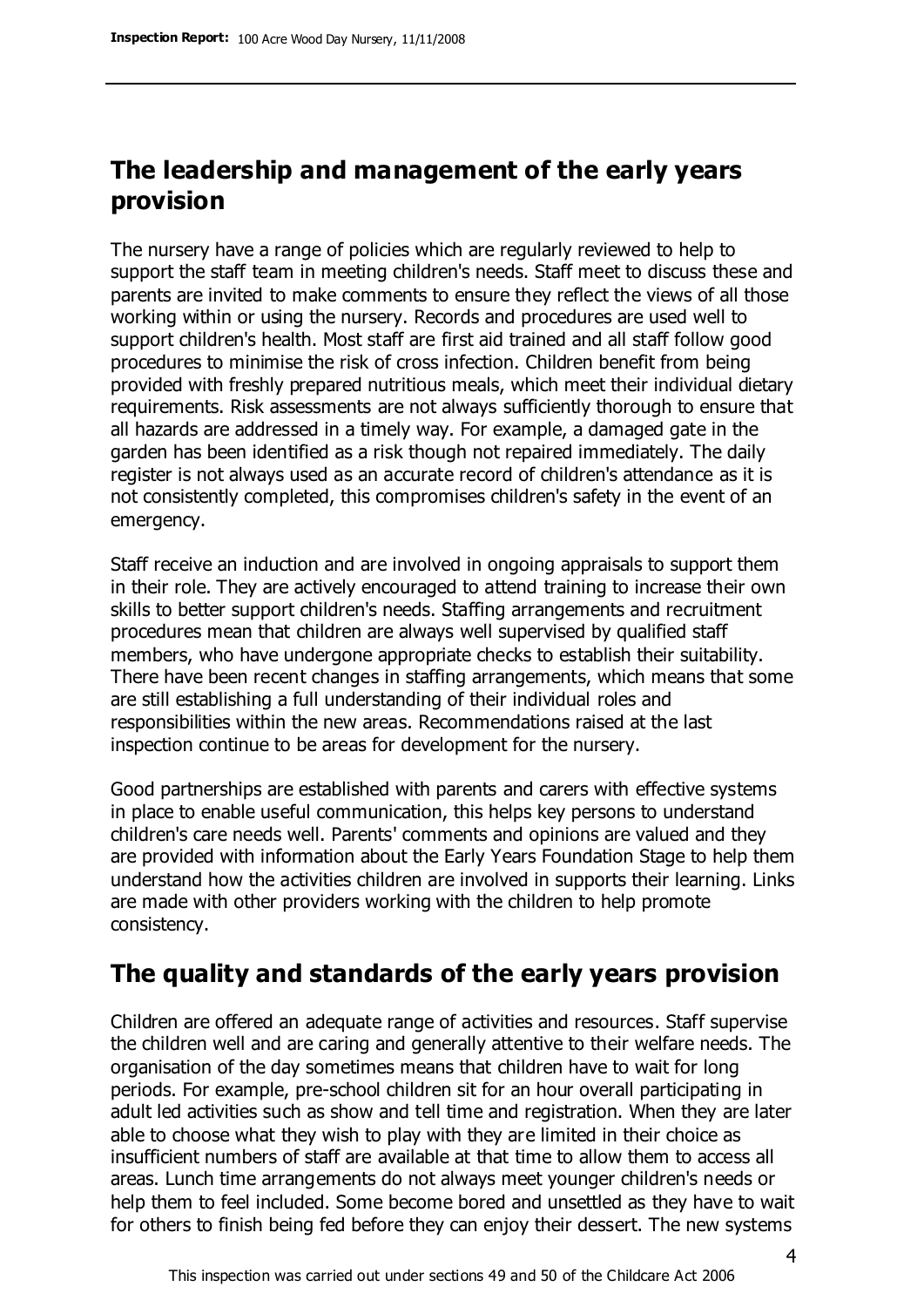for observation and planning are not yet fully effective.

Children enjoy using the outdoor area. They climb the steps to the top of the slide with increasing confidence and use the bikes to move forwards and backwards. Staff interact with the children as they play, but they don't always consider the potential learning opportunities within this area to further maximise children's interest and development. Pre-school children are beginning to recognise their own names and familiar letters and sounds. Mark making areas are available, however, use of these areas is sometimes limited. Children use numbers with increasing confidence, and start to understand number value as they consider and compare the numbers of boys and girls present. Each child is welcomed individually, making them feel important within the group. Older children are sometimes involved in decision making, for example, they choose how much lunch they would like and contribute towards the planning of new wall displays, increasing their confidence and self esteem.

Younger children enjoy making play dough, however, as there is only one bowl some children have to wait for their turn, therefore not benefiting fully from the activity. Some children have a go at painting, using tools such as sponges, brushes and their hands to explore the texture and colour of the paint. Children benefit as the staff know their individual care needs and routines well. Babies are held comfortably by a familiar member of staff as they are fed, clearly enjoying the contact they receive. Children are learning about staying safe as they practise the emergency evacuation procedure. They are taught about road safety as they explore the local environment on outings and walks. Children are very polite, which is encouraged as staff praise them and act as good role models. Secure relationships are established between the children and the adults who work with them. Staff are consistent with their expectations, which supports children in understanding right from wrong.